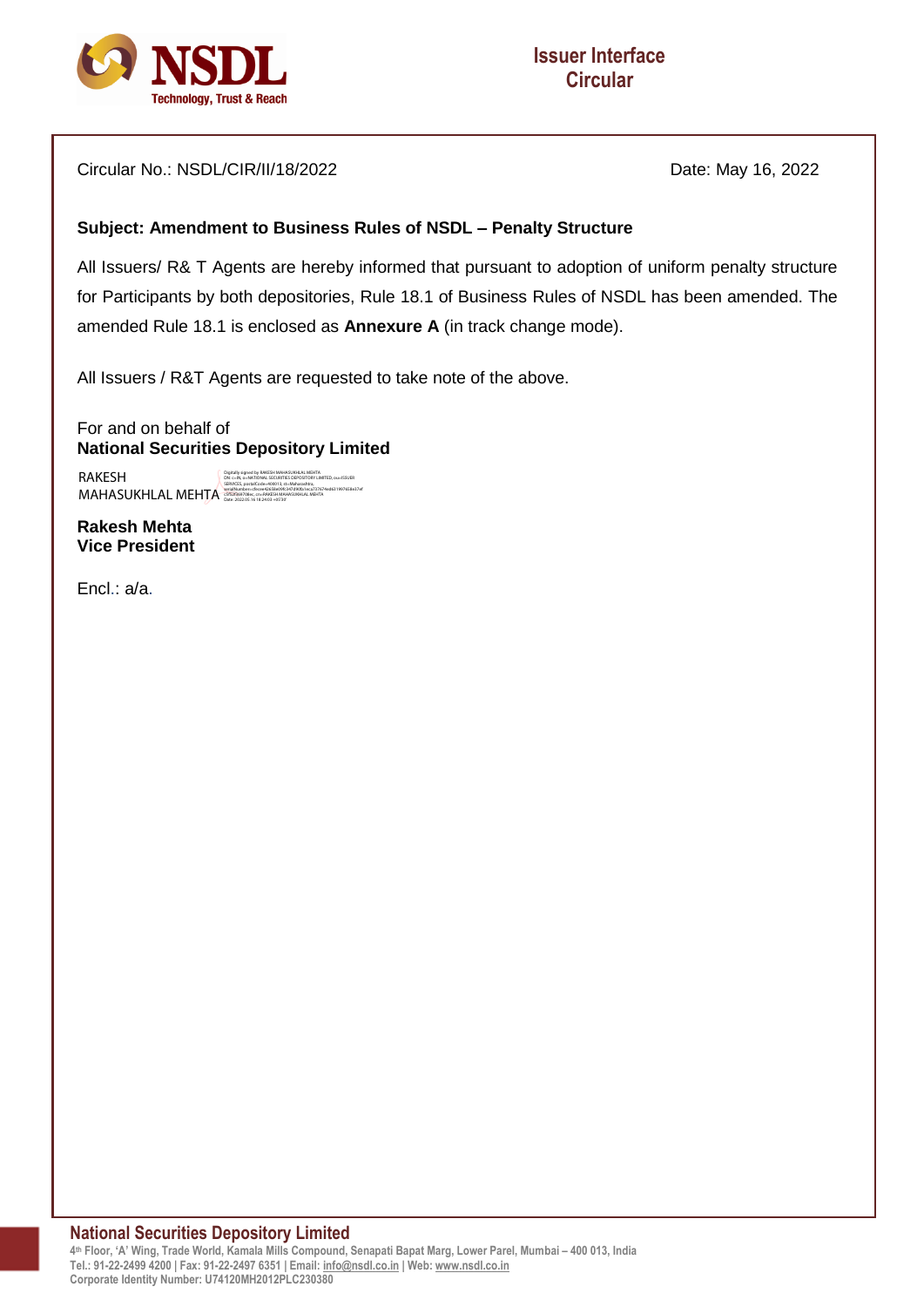## **Annexure A**

## **18.1**

**18.1.1 The Depository may impose a penalty on the Participant to the extent indicated for noncompliance as described below:**

| Sr.<br>No.   | <b>Nature of Non-compliance</b>                                                                                                                                                                                                                                                                                                                                                                                                                                                                | Penal Action in ₹/ Action                                                                                                                                                                                                                                                                                                                                                                                                                                              |
|--------------|------------------------------------------------------------------------------------------------------------------------------------------------------------------------------------------------------------------------------------------------------------------------------------------------------------------------------------------------------------------------------------------------------------------------------------------------------------------------------------------------|------------------------------------------------------------------------------------------------------------------------------------------------------------------------------------------------------------------------------------------------------------------------------------------------------------------------------------------------------------------------------------------------------------------------------------------------------------------------|
| $\mathbf{I}$ | <b>Operational deviations</b>                                                                                                                                                                                                                                                                                                                                                                                                                                                                  |                                                                                                                                                                                                                                                                                                                                                                                                                                                                        |
| 1.           | Account opened without obtaining adequate proof of<br>identity or any other document - as prescribed under<br>guidelines of NSDL/SEBI/PMLA/Account opened without<br>Obtaining adequate proof of address as prescribed under<br>guidelines of NSDL/SEBI/PMLA or adequate proof of<br>address not collected for change of address as prescribed<br>under guidelines of NSDL/SEBI/PMLA. Record of in-person<br>verification not maintained as prescribed under guidelines<br>of NSDL/ SEBI/PMLA. | ₹5,000 2500 per account.<br>If such deviation is observed in two<br>consecutive inspections, penalty would<br>be ₹ 5000-10,000 per account.<br>If such deviation is observed in three<br>consecutive inspections,- matter would<br>be referred to Disciplinary ActionMember<br>Committee. Depository to<br>refer<br>the<br>to Disciplinary ActionMember<br>matter<br>Committee if total penalty imposed in one<br>inspection under this head exceeds<br>₹500001,00,000 |
| 2.           | Supplementary Agreement Executed or undertaking /<br>letter obtained or any modification made in any document<br>which has clauses contradictory to SEBI/ Depository<br>prescribed guidelines Power of attorney executed in<br>favour Participant in contradiction to SEBI/ Depository<br>prescribed guidelines.                                                                                                                                                                               | ₹2,4000 per occasion.                                                                                                                                                                                                                                                                                                                                                                                                                                                  |
| 3.           | Accounts opened in the name of Partnership firms /<br>proprietary concern / such other entities not entitled to<br>hold securities in its name as prescribed under guide lines<br>of NSDL/SEBI/PMLA.                                                                                                                                                                                                                                                                                           | ₹2,4000 per account.                                                                                                                                                                                                                                                                                                                                                                                                                                                   |
| 4.           | Nomination not done as per prescribed procedure.                                                                                                                                                                                                                                                                                                                                                                                                                                               | ₹ 250-500 per account.                                                                                                                                                                                                                                                                                                                                                                                                                                                 |
| 5.           | Any type of transaction not executed as per the procedure<br>prescribed by Depository such as change in bank details,<br>change in signature, transmission, account closure,<br>freeze/unfreeze, pledge, remat etc as prescribed under<br>guidelines of NSDL/ SEBI/PMLA.                                                                                                                                                                                                                       | ₹500-1,000 per account.                                                                                                                                                                                                                                                                                                                                                                                                                                                |
| 6.           | entry errors / omission which may cause<br>Data<br>inconvenience and/or loss to the client/ system /<br>Depository.                                                                                                                                                                                                                                                                                                                                                                            | ₹50-100 per account.                                                                                                                                                                                                                                                                                                                                                                                                                                                   |
| 7.           | Correct PAN details are not obtained from the clients and<br>the account is not frozen for debit as prescribed under<br>guidelines of NSDL/SEBI/PMLA                                                                                                                                                                                                                                                                                                                                           | ₹500-1,000 per account.                                                                                                                                                                                                                                                                                                                                                                                                                                                |
| 8.           | Incorrect entry of PAN details in DPM system as<br>prescribed under guidelines of NSDL/SEBI/PMLA.                                                                                                                                                                                                                                                                                                                                                                                              | ₹50-100 per account.                                                                                                                                                                                                                                                                                                                                                                                                                                                   |
| 9.           | Invalid/Factually incorrect / meaningless data entered in<br>demographic details.                                                                                                                                                                                                                                                                                                                                                                                                              | ₹500-1,000 per account.                                                                                                                                                                                                                                                                                                                                                                                                                                                |
| 10.          | Delay in dispatch of demat requests beyond seven working<br>days after receipt of Demat Request Form and certificates                                                                                                                                                                                                                                                                                                                                                                          | ₹250-500 per account.                                                                                                                                                                                                                                                                                                                                                                                                                                                  |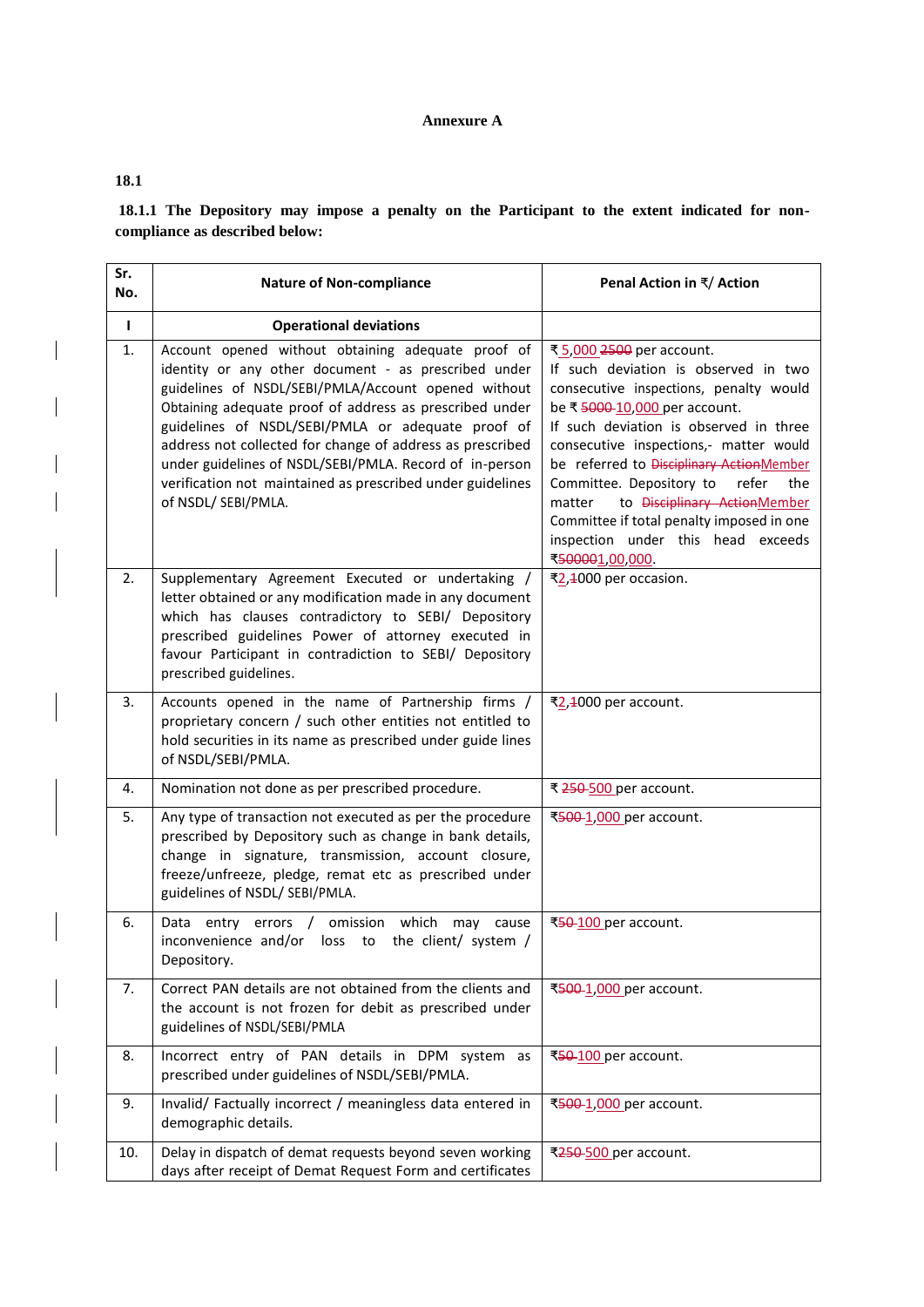|            | from the client.                                                                                                                            |                                                                                                                                                                                                                                                                                                                                                                                                                                                                                                                                                                                                                                                                                                                                                                                                                                                                    |
|------------|---------------------------------------------------------------------------------------------------------------------------------------------|--------------------------------------------------------------------------------------------------------------------------------------------------------------------------------------------------------------------------------------------------------------------------------------------------------------------------------------------------------------------------------------------------------------------------------------------------------------------------------------------------------------------------------------------------------------------------------------------------------------------------------------------------------------------------------------------------------------------------------------------------------------------------------------------------------------------------------------------------------------------|
| 11.        | Sending securities for dematerialisation to Register &<br>Transfer Agents / Issuers without defacing and mutilating<br>certificates.        | ₹100-200 per occasion.                                                                                                                                                                                                                                                                                                                                                                                                                                                                                                                                                                                                                                                                                                                                                                                                                                             |
| Sr.<br>No. | <b>Nature of Non-compliance</b>                                                                                                             | Penal Action in ₹/ Action                                                                                                                                                                                                                                                                                                                                                                                                                                                                                                                                                                                                                                                                                                                                                                                                                                          |
| 12.        | No/inadequate control over issuance and/or acceptance of<br>instruction slips.                                                              | ₹2500-5,000 per occasion.<br>If such deviation is observed in two<br>consecutive inspections, penalty would<br>be ₹ 500010,000.<br>If such deviation is observed in three<br>consecutive inspections, matter would be<br>referred to Disciplinary ActionMember<br>Committee.                                                                                                                                                                                                                                                                                                                                                                                                                                                                                                                                                                                       |
| 13.        | account debited<br>Client<br>without<br>receiving<br>proper<br>authorization<br>prescribed<br>guidelines<br>under<br>of<br>as<br>NSDL/SEBI. | Penalty structure for<br>Unauthorized<br>transaction to be on the basis of 10% of<br>value of the debit transaction executed<br>with a maximum cap Rs.10,000 per<br>account. Matter also to be referred to<br>Member Committee.<br>The penalty levied above will be in<br>addition to restoration of securities in<br>case of BOs' dispute.<br>₹2500 per account. If such deviation is<br>observed in two consecutive inspections,<br>penalty would be ₹ 5000 per account. If<br>such deviation is observed in three<br>consecutive inspections, Matter be<br>referred to Disciplinary Action<br>Committee. Depository to refer matter<br>to Disciplinary Action Committee, If total<br>penalty imposed in one inspection under<br>this head exceeds ₹50000. The penalty<br>above will be in addition to restoration<br>of securities in case of client's dispute. |
| 14.        | Delivery Instruction Slip (DIS) not scanned and uploaded in<br>system provided by NSDL.                                                     | a) If the deviation is observed in the first<br>month - penalty of ₹100-200 per DIS<br>to be imposed with a maximum cap of<br>₹4020,000.<br>b) If the deviation is observed in the<br>second consecutive month, a penalty<br>of ₹450-300 per DIS to be imposed with<br>a maximum cap of ₹4530,000.<br>If total monetary penalty imposed under<br>this head is more or equal to $\bar{\tau}$<br>50,0001,00,000 during one financial<br>year, matter would be referred to<br>Disciplinary ActionMember Committee                                                                                                                                                                                                                                                                                                                                                     |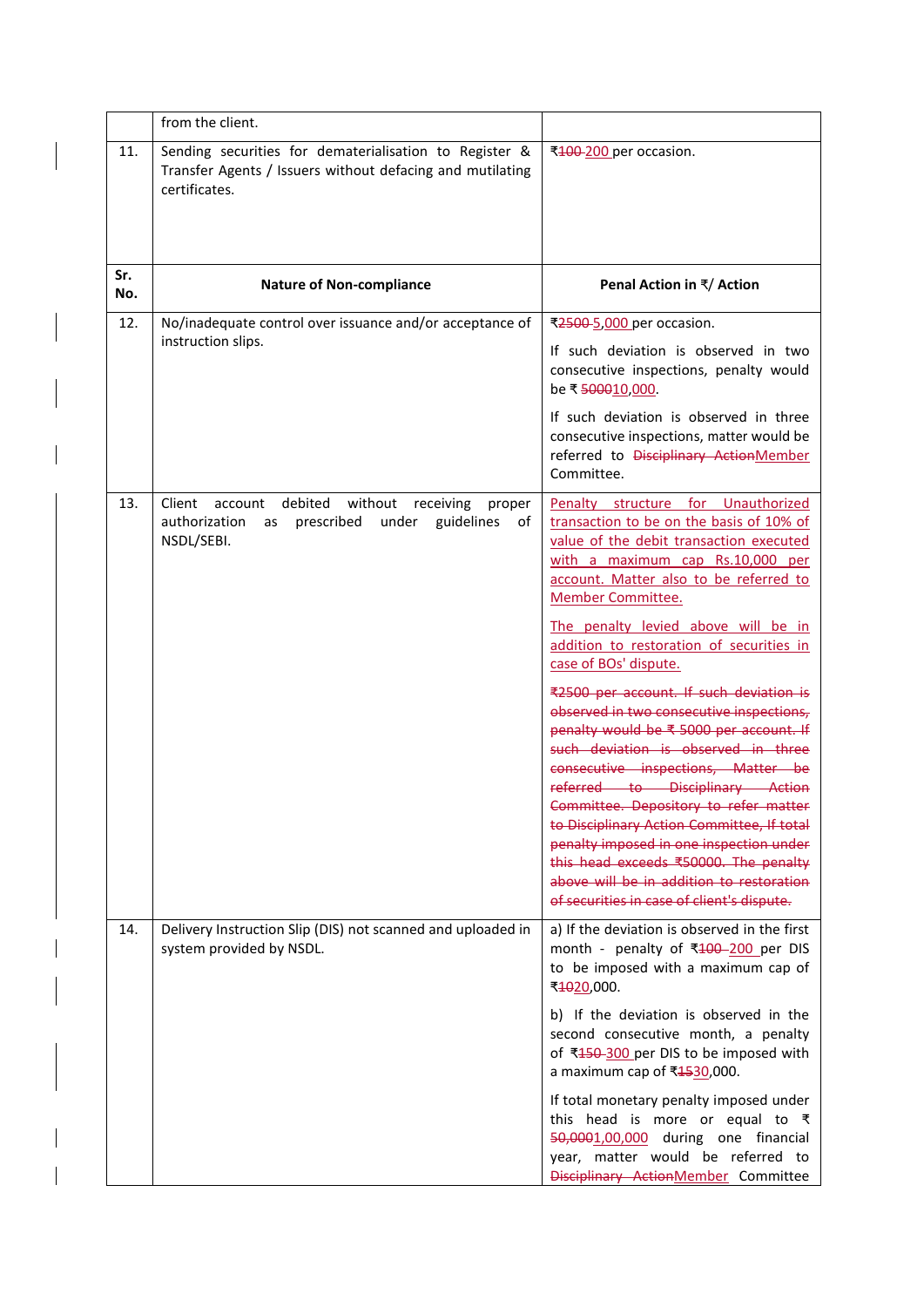|     |                                                                                                                                                                                                                                                               | (DAC).                                                                                                                                                                                                                                                                                                                                                                                                          |
|-----|---------------------------------------------------------------------------------------------------------------------------------------------------------------------------------------------------------------------------------------------------------------|-----------------------------------------------------------------------------------------------------------------------------------------------------------------------------------------------------------------------------------------------------------------------------------------------------------------------------------------------------------------------------------------------------------------|
| 15. | Instruction of the client not executed or erroneously<br>entered by Participants.                                                                                                                                                                             | ₹250-500 per account.                                                                                                                                                                                                                                                                                                                                                                                           |
| 16. | Fax indemnity not executed with the client for the<br>instructions accepted on fax and/ or original instruction<br>not collected within stipulated time from the date of<br>receipt of the fax instruction.                                                   | ₹500-1,000 per account.                                                                                                                                                                                                                                                                                                                                                                                         |
| 17. | Transaction statement not being sent to clients as per<br>requirements or discrepancy observed in the transaction<br>statement sent to clients.                                                                                                               | ₹2000-4,000 per occasion.                                                                                                                                                                                                                                                                                                                                                                                       |
| 18. | Change in office address and / or investor relations<br>officers/compliance intimated to Depository.                                                                                                                                                          | ₹250-500 per occasion.                                                                                                                                                                                                                                                                                                                                                                                          |
| 19. | Forms used are not in conformity with the prescribed<br>format.                                                                                                                                                                                               | ₹100-200 per occasion.                                                                                                                                                                                                                                                                                                                                                                                          |
| 20. | Termination / Closure of franchisee / branch services<br>contrary to Depository instructions.                                                                                                                                                                 | ₹500-1,000 per occasion.                                                                                                                                                                                                                                                                                                                                                                                        |
| 21  | Speed-e facility made available/operated contradictory to<br>Depository guidelines.                                                                                                                                                                           | ₹500-1,000 per account.                                                                                                                                                                                                                                                                                                                                                                                         |
| 22. | Internal Audit Report / Concurrent Audit Report not<br>submitted in the prescribed format within the stipulated<br>time period.                                                                                                                               | ₹. <del>1000</del> - 2,000 per<br>occasion<br>plus<br>additional ₹500-1,000 for any delay per<br>fortnight.<br>₹. <del>2000</del> —4,000 per<br>occasion<br>plus<br>additional ₹1000-2,000 for any delay per<br>fortnight if repeated delay found in<br>consecutive period.<br>If delay in submission is observed for<br>three consecutive periods, matter would<br>referred<br>be<br>to<br><b>Disciplinary</b> |
| 23. | audit<br>Internal<br>report/<br>Concurrent<br>audit report<br>submitted without inclusion of management comments<br>for deviations noted by auditors or not providing<br>compliance duly certified by auditors on the observations<br>made by the Depository. | ActionMember Committee.<br>₹ <del>1000</del> 2,000 per<br>occasion<br>plus<br>additional ₹ $500 - 1,000$ for any delay<br>per fortnight till the submission of<br>revised report.                                                                                                                                                                                                                               |
| 24. | Non- Submission of data for risk based supervision in Risk<br>Assessment Template (RAT) within the prescribed time<br>period.                                                                                                                                 | ₹.1000-2,000 per occasion<br>₹.2000-4,000 per occasion if repeated<br>delay found in consecutive period.<br>If delay in submission is observed for<br>three consecutive periods, matter would<br>referred<br><b>Disciplinary</b><br>be<br>to<br>ActionMember Committee.                                                                                                                                         |
| 25. | Non-submission of net worth certificate based on the<br>audited annual accounts by the Participants (as specified<br>in the Bye- Laws) in the prescribed format for 31st March<br>within prescribed time limit.                                               | ₹2500-5,000 per occasion plus additional<br>₹ 1000-2,000 for any delay per fortnight.<br>₹.5000 10,000 per<br>occasion<br>plus<br>additional ₹2000 4,000 for any delay per<br>fortnight if repeated delay found in<br>consecutive period.<br>If delay in submission is observed for<br>three consecutive periods, matter would                                                                                  |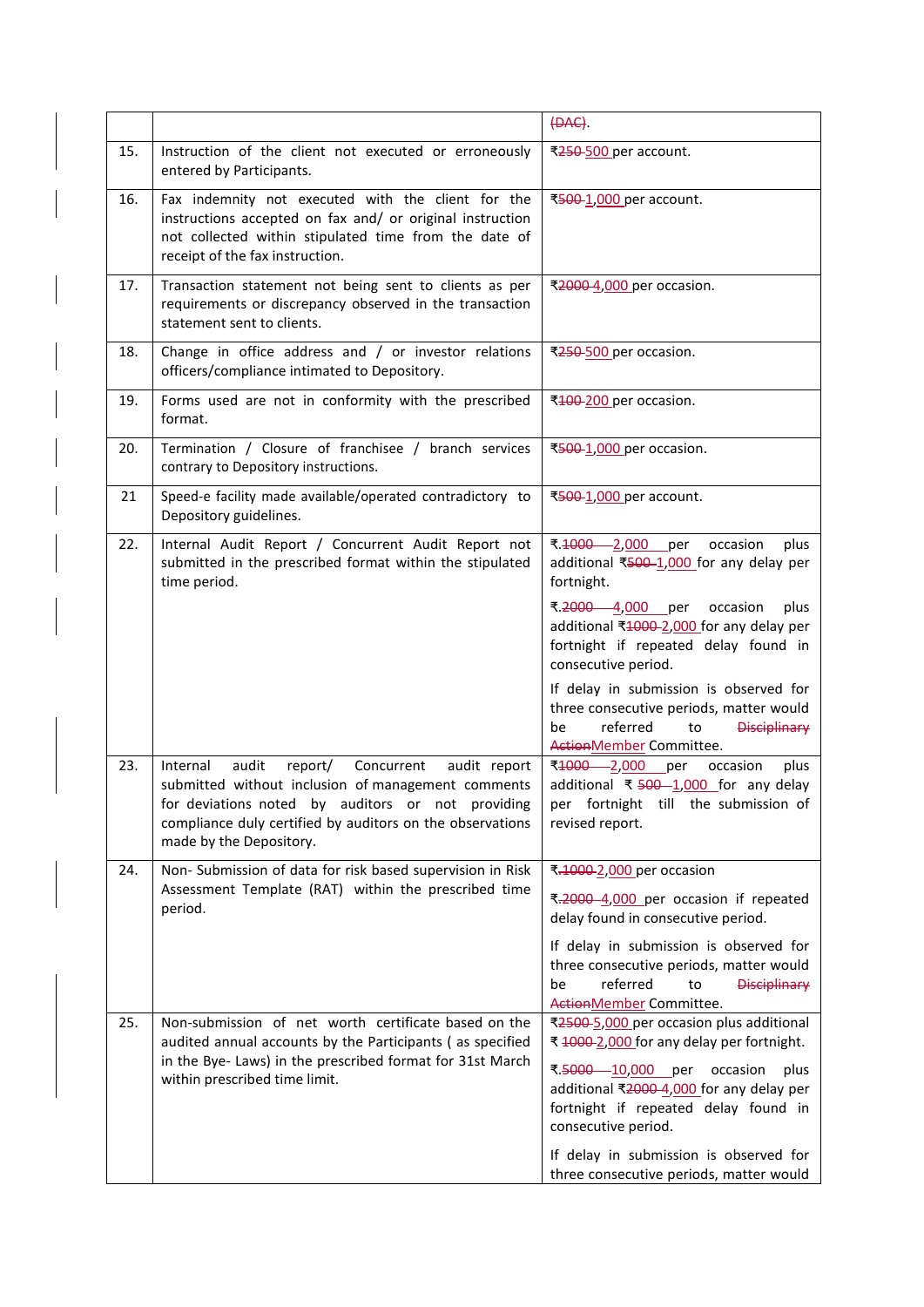|     |                                                                                                                                                                                                                                                                                                                                                                                                                                                                                                      | referred<br><b>Disciplinary</b><br>be<br>to<br>ActionMember Committee.                                                                                                                                                                                                                       |
|-----|------------------------------------------------------------------------------------------------------------------------------------------------------------------------------------------------------------------------------------------------------------------------------------------------------------------------------------------------------------------------------------------------------------------------------------------------------------------------------------------------------|----------------------------------------------------------------------------------------------------------------------------------------------------------------------------------------------------------------------------------------------------------------------------------------------|
| 26. | Non-submission of annual financial statement within<br>the prescribed time limit.                                                                                                                                                                                                                                                                                                                                                                                                                    | ₹1000-2,000 per occasion plus additional<br>₹ 500-1,000 for any delay per fortnight.<br>$7.2000 - 4,000$<br>per<br>occasion<br>plus<br>additional ₹1000-2,000 for any delay per<br>fortnight if repeated delay found in<br>consecutive period.                                               |
|     |                                                                                                                                                                                                                                                                                                                                                                                                                                                                                                      | If delay in submission is observed for<br>three consecutive periods, matter would<br>referred<br><b>Disciplinary</b><br>be<br>to<br>ActionMember Committee.                                                                                                                                  |
| 27. | Non filing of information sought by Depository either<br>periodically or specifically through circulars / letters etc.                                                                                                                                                                                                                                                                                                                                                                               | ₹ 250-500 per occasion.                                                                                                                                                                                                                                                                      |
| 28. | Half yearly Compliance certificate not submitted within<br>the stipulated time.                                                                                                                                                                                                                                                                                                                                                                                                                      | 30 days have elapsed after stipulated<br>time and the certificate is not submitted,<br>Participant will be advised to stop<br>opening fresh demat accounts. If the<br>delay is beyond 60 days from the<br>stipulated time, matter to be referred to<br>Disciplinary Action Member Committee. |
| 29. | Grievances<br>(except disputes/court cases) not<br>Client<br>redressed within 30 days.                                                                                                                                                                                                                                                                                                                                                                                                               | ₹ 250-500 per grievance plus additional ₹<br>100-200 for any further delay per month.<br>Delay beyond six months will be reported<br>Disciplinary ActionMember<br>the<br>to<br>Committee.                                                                                                    |
| 30. | Non-submission of monthly report of Client Complaints as<br>required under Bye Law 6.3.6 (iii) to be submitted every<br>month (latest by 10th of the following month).                                                                                                                                                                                                                                                                                                                               | ₹.500-1,000 per month.<br>₹. 1000-2,000 per month if repeated<br>delay found in consecutive month.<br>If delay in submission is observed for<br>three consecutive periods, matter would<br>referred<br><b>Disciplinary</b><br>be<br>to<br>ActionMember-Committee.                            |
| 31. | Data submitted in Internal Audit Report, Concurrent Audit<br>report, Risk Assessment Template (RAT) for Risk based<br>supervision, in Networth certificate, Annual Financial<br>Statements,<br>Compliance<br>Certificate<br>and<br>Investor<br>Grievance Report is found to be false/ incorrect.                                                                                                                                                                                                     | ₹. 500-1,000 per occasion.<br>₹. 4000-2,000 per occasion, if same<br>deviation is observed for consecutive<br>period.<br>If same deviation is observed for three<br>consecutive periods, matter would be<br>referred to Disciplinary ActionMember<br>Committee.                              |
| 32. | Depository services are offered through service centres<br>without approval of Depository.                                                                                                                                                                                                                                                                                                                                                                                                           | ₹2500-5,000 per occasion.                                                                                                                                                                                                                                                                    |
| 33. | (a) In-person verification carried out by any person other<br>than as permitted by SEBI/ Depository. (b) Carrying out<br>functions of verification of delivery instruction slips<br>through franchisees. (c) Dispatch of periodic transaction<br>statements by Participants through its service centre<br>(branch as well as franchisees) other than one which is<br>directly connected to the Depository or through its<br>centralised processing unit under the supervision of its<br>head office. | Matter to be referred to Disciplinary<br>ActionMember Committee.                                                                                                                                                                                                                             |